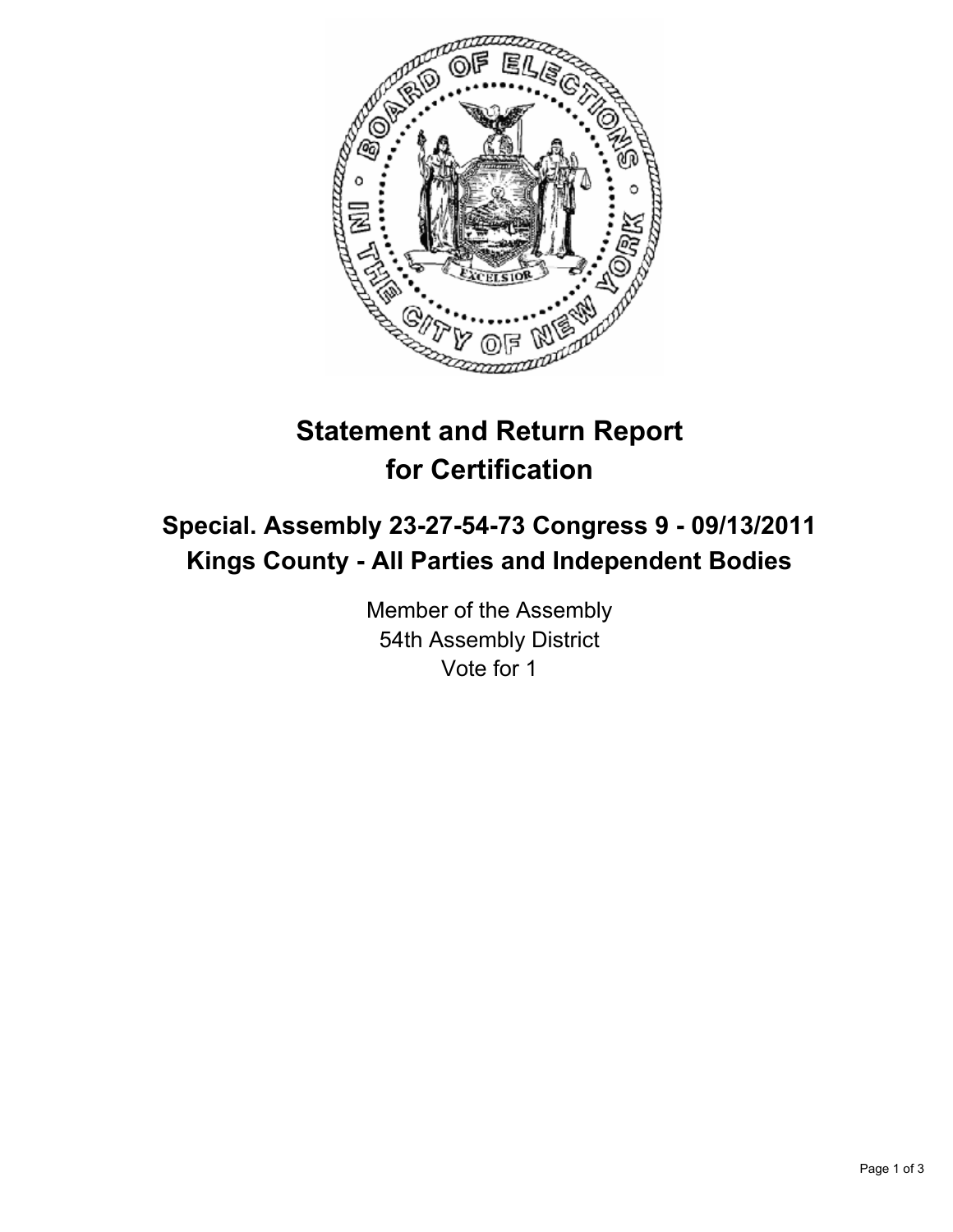

## **Assembly District 54**

| <b>PUBLIC COUNTER</b>                                    | 5,431    |
|----------------------------------------------------------|----------|
| <b>EMERGENCY</b>                                         | 2        |
| ABSENTEE/MILITARY                                        | 77       |
| <b>FEDERAL</b>                                           | $\Omega$ |
| <b>SPECIAL PRESIDENTIAL</b>                              | $\Omega$ |
| <b>AFFIDAVIT</b>                                         | 153      |
| <b>Total Ballots</b>                                     | 5,663    |
| Less - Inapplicable Federal/Special Presidential Ballots | 0        |
| <b>Total Applicable Ballots</b>                          | 5,663    |
| RAFAEL L ESPINAL JR. (DEMOCRATIC)                        | 2,301    |
| RAFAEL L ESPINAL JR. (CONSERVATIVE)                      | 187      |
| JESUS GONZALEZ (WORKING FAMILIES)                        | 1,894    |
| RAFAEL L ESPINAL JR. (UNITED WE CAN)                     | 41       |
| DEIDRA C TOWNS (COMMUNITY FIRST)                         | 1,047    |
| <b>BOB TURNER (WRITE-IN)</b>                             |          |
| DAVID WEPRIN (WRITE-IN)                                  |          |
| NICKOOLES R MARTINEZ (WRITE-IN)                          | 1        |
| <b>Total Votes</b>                                       | 5,473    |
| Unrecorded                                               | 190      |